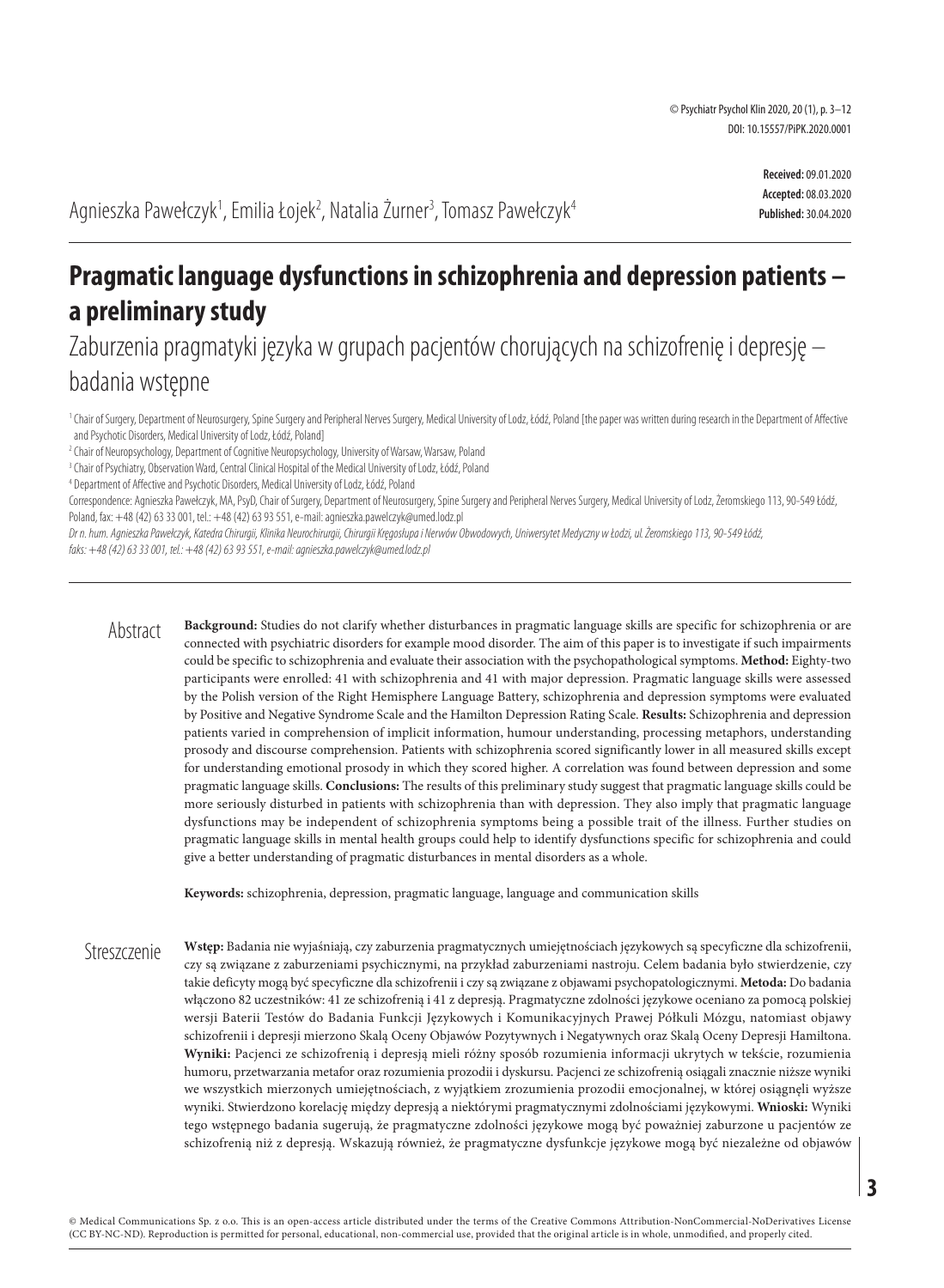schizofrenii i mogą stanowić cechę tej choroby. Dalsze badania nad pragmatycznymi zdolnościami językowymi u osób z różnymi zaburzeniami psychicznymi mogą pomóc w rozpoznaniu dysfunkcji charakterystycznych dla schizofrenii, a także umożliwić lepsze zrozumienie zaburzeń pragmatyki języka u pacjentów psychiatrycznych jako grupy.

**Słowa kluczowe:** schizofrenia, depresja, aspekty pragmatyczne języka, zdolności językowe i komunikacyjne

## **INTRODUCTION**

The term "pragmatic (higher level) language skills" refers to the use of language in a certain context as well as the communication of intentions, thoughts and emotions, and to the symbolic aspects of communirefers to the use of language in a certain context as well as the communication of intentions, thoughts cation (Cummings, 2009). Particularly, these processes are responsible for the comprehension of idioms, metaphors or irony, lexical-semantic processes, the understanding and production of prosody, discourse comprehension and production. They regulate communicative exchange by a developed and shared system of rules (Balconi, 2010; Bryan, 1995; Łojek, 2009). When present, dysfunctions in the area of pragmatic language can cause major obstacles which interfere with everyday life. Such dysfunctions hinder social communication by obscuring the intentions and emotions of others, making it difficult to keep track of the conversation topic or to comprehend inferred meanings (Jodzio et al., 2005). In speech production, they lead to focusing on details, interjecting inappropriate remarks or omitting important information and making it difficult to convey a message or an intention (Jodzio et al., 2005; Łojek, 2009). Thus, dysfunctions of higher level language skills disturb the communication ability and the relationships of affected people, leading to impairment of social interaction, or sometimes even to disintegration from society due to their inappropriate manners.

Language impairments in schizophrenia patients are widely described. Research shows deficits in phonological processing related to reading impairments (Arnott et al., 2011), in syntax or grammar (Condray et al., 2002; DeLisi, 2001; Semkovska, 2010) as well as in semantics (Vogel et al., 2009). By far the most marked linguistic deficits in schizophrenia occur in language and communication skills. Pragmatic impairments are known to compromise the comprehension of communicative intent (Tényi et al., 2002) and indirect speech act processing (Corcoran, 2003), and disturb the understanding of non-literal language (Corcoran et al., 1997; Drury et al., 1998; Kiang et al., 2007; Langdon et al., 2002; Pawełczyk et al., 2017), discourse (Andreasen et al., 1995; Kuperberg, 2010a, 2010b; McKenna and Oh, 2005) and prosody processing (Edwards et al., 2001; Martínez et al., 2015; Ross et al., 2001). Furthermore, schizophrenia patients exhibit lack of cohesion (Noel-Jorand et al., 1997), deficits in local and global coherence during story-telling (Perlini et al., 2012), produce irrelevant information and engage in derailments (Marini et al., 2008). They also display reduced context processing (Schenkel et al., 2005), impaired recognising and repairing

of communicative failures (Bosco et al., 2012) and problems with referential communication (Champagne-Lavau et al., 2009). Higher level language deficits are already present at early stages of the illness in UHR (ultra-high risk for psychosis) and first episode (Pawełczyk et al., 2019) groups. Impaired abilities in comprehending implicit information, visuospatial processing and effectiveness of communication have been described in the UHR group (Pawełczyk et al., 2019) as well as poor pragmatic language (Sullivan et al., 2016), decreased narrative coherence and linguistic cohesion (Done and Leinonen, 2013) as well as lowered semantic coherence and syntactic complexity (Bedi et al., 2015). First episode of schizophrenia patients have also displayed language disturbances (Hoff et al., 1999) and pragmatic dysfunctions, including comprehension of implicit information, explanation of metaphors, discourse understanding, processing language information in the context of general knowledge and effectiveness of interpersonal communication (Pawełczyk et al., 2019). However, research describing a wide range of pragmatic language disturbances in patients with schizophrenia remain rather limited (Pawełczyk et al., 2018a).

Pragmatic dysfunctions are also observed in other mental health populations like neuropsychiatric disorders, personality disorders and depression (Bryan, 2014; Cummings, 2009, 2014). Some studies with depression patients also demonstrated difficulties in humour processing with respects to both affective and cognitive aspects (Uekermann et al., 2008) and metaphor processing (Iakimova et al., 2006). What is more, research has shown that patients with depression exhibit a tendency towards interpretational negativism of metaphors (Bartczak and Bokus, 2015), prosody comprehension and production difficulties (Yang et al., 2013) as well as problems with processing complex language information (Bartczak and Bokus, 2015).

Most studies have examined higher level language dysfunctions on different stages of schizophrenia (Bambini et al., 2016; Pawełczyk et al., 2019, 2018a) and some also disturbances of pragmatic language skills in depression (Yang et al., 2013). However, it is not clear whether pragmatic dysfunctions present in schizophrenia appear due to depression, co-occurring in course of schizophrenia (Castle and Bosanac, 2012) or are a core features of schizophrenia itself (Bambini et al., 2016). Although a few studies describe and compare some aspects of language in schizophrenia and depression patients (Lott et al., 2002) and one study (Meilijson et al., 2004) compares pragmatic language between cases of schizophrenia and a cohort of mixed anxiety-depression participants, among others, it is not clear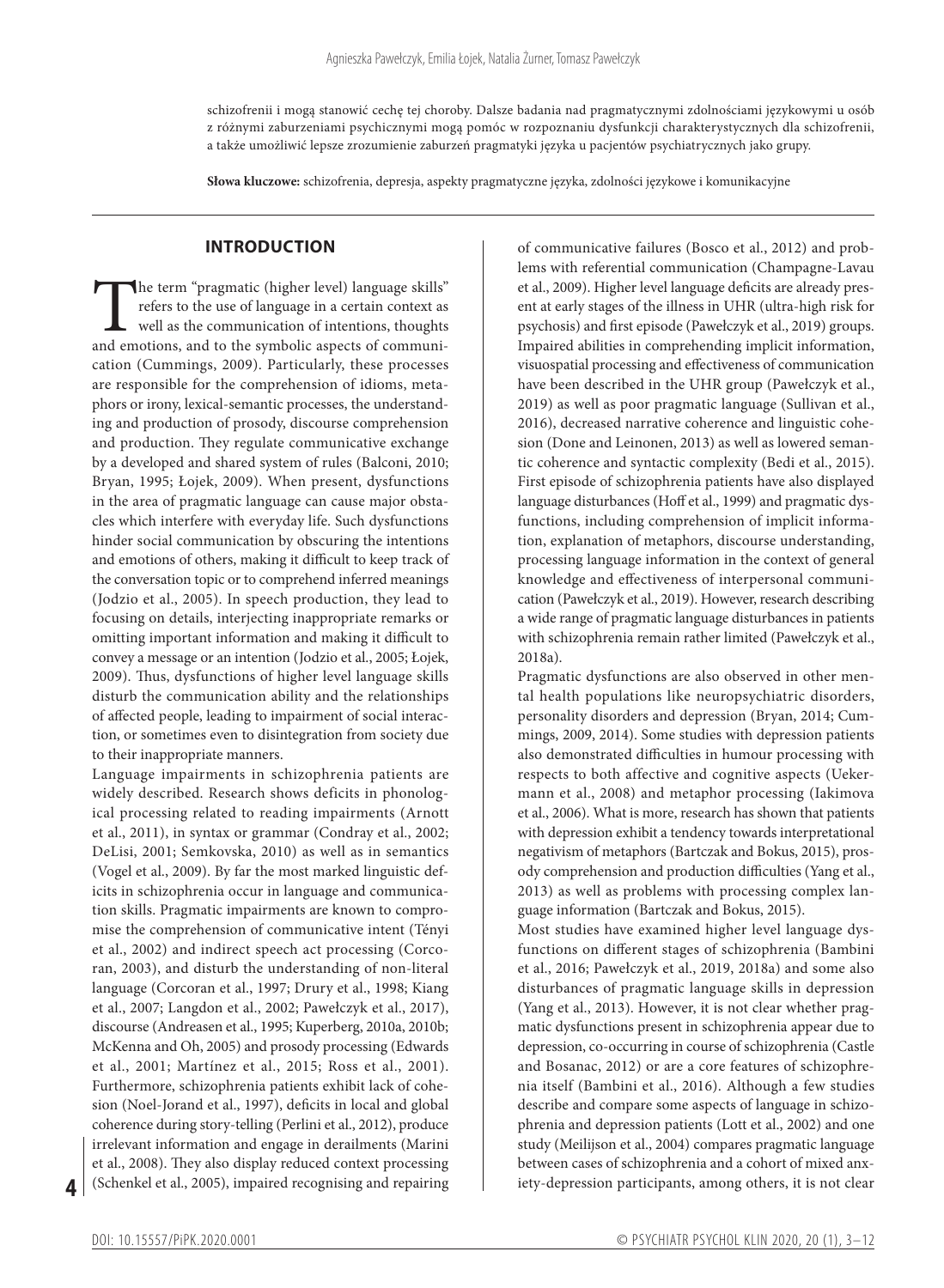whether there are differences in wide range of pragmatic language skills between the groups and it is not known if the groups differ in types of abnormalities or in their intensity. As it is vital to distinguish language and communication dysfunctions characteristic for schizophrenia, this preliminary study evaluates and compares a wide range of pragmatic language functions in schizophrenia and in depression patients who were experiencing psychopathological symptoms. It also analyses the relationship between pragmatic language skills and the presence of schizophrenia and depression symptoms. Our hypothesis is that some language and communication abilities will be lowered in schizophrenia patients when compared to those with depression, especially skills connected with inferencing, thinking and understanding. On the other hand, emotional dysfunctions could be more characteristic for depression.

# **MATERIALS AND METHODS**

## **Participants**

Eighty-two participants were enrolled: 41 patients with schizophrenia exacerbation (SCZ) and 41 participants with an episode of major depression (MD). The participants (both inpatients and outpatients) were enrolled consecutively after being assessed and diagnosed with either disorder by an experienced psychiatrist. The International Classification of Diseases, tenth edition (ICD-10) criteria of schizophrenia or a moderate/severe depressive episode (first or recurrent) were used for inclusion of participants. The severity of symptoms was assessed using validated clinical scales designed for both disorders. To increase the external validity of the results, background antipsychotic or antidepressant therapy and concomitant medications

were chosen and titrated by the attending physician according to the Polish standards of pharmacotherapy of mental disorders (Jarema, 2015). The use of benzodiazepines and Z-drugs was allowed in both groups. The exclusion criteria for all participants were as follows: a history of neurological or chronic somatic disorder, head injury, or alcohol or substance abuse or dependence. Substance abuse was evaluated during the interview. All participants were right-handed, native speakers of Polish, Caucasian and of Polish nationality. Demographic information for all participants and clinical information for patients can be found in Tab. 1.

The exclusion criteria for all participants were as follows: a history of neurological or chronic somatic disorder, head injury, or alcohol or substance abuse or dependence. Substance abuse was evaluated during the interview.

## **Procedure**

All the participants were tested during one session with a clinical neuropsychologist and one back-to-back session by a specialist psychiatrist. Higher order (pragmatic) language functions were assessed by the Right Hemisphere Language Battery (RHLB-PL) by E. Łojek (Bryan, 1995; Cummings, 2009; Łojek, 2007) and severity of the symptoms by the Positive and Negative Syndrome Scale (PANSS) (Kay et al., 1987; Rzewuska, 2002) and Hamilton Depression Rating Scale (HDRS) (Hamilton, 1960) respectively to the illness.

## **Pragmatic language skills**

Pragmatic language was assessed by the RHLB-PL by Łojek (2007), this being the Polish version of the Right Hemisphere Language Battery by Bryan (1995). The battery was

|                         | Schizophrenia patients ( $n = 41$ )<br>Mean (SD) | Depression patients ( $n = 41$ )<br>Mean (SD) | p                       |
|-------------------------|--------------------------------------------------|-----------------------------------------------|-------------------------|
| Age [years]             | 27(1.6)                                          | 42(1.8)                                       | $<$ 0.001 <sup>a*</sup> |
| Education [years]       | 11.8(0.39)                                       | 13.66 (0.47)                                  | $0.004^{b*}$            |
| Sex (male)              | $n = 23(56.10\%)$                                | $n = 15(36.59\%)$                             | 0.07 <sup>c</sup>       |
| <b>HDRS-17</b>          | -                                                | 31.98 (2.47)                                  |                         |
| <b>PANSS - Positive</b> | 17.61(0.87)                                      | ٠                                             |                         |
| <b>PANSS</b> - Negative | 23.90 (0.94)                                     | -                                             | ۰                       |
| PANSS - General         | 43.51 (1.64)                                     | ٠                                             |                         |
| <b>PANSS</b> - Total    | 85.27 (3.12)                                     | ۰                                             |                         |

*SD* – standard deviation of the mean; *p* – probability value (*p*-value); *n* – number of participants; **HDRS-17** – Hamilton Depression Rating Scale; **PANSS** – Positive and Negative Syndrome Scale.<br><sup>a</sup> *p*-value for Student's *t*-test.

*p*-value for Mann–Whitney *U* test.

 $\epsilon$  *p*-value for Chi<sup>2</sup> test.

\* Indicates significant differences.

*Tab. 1. Clinical and demographic information by group*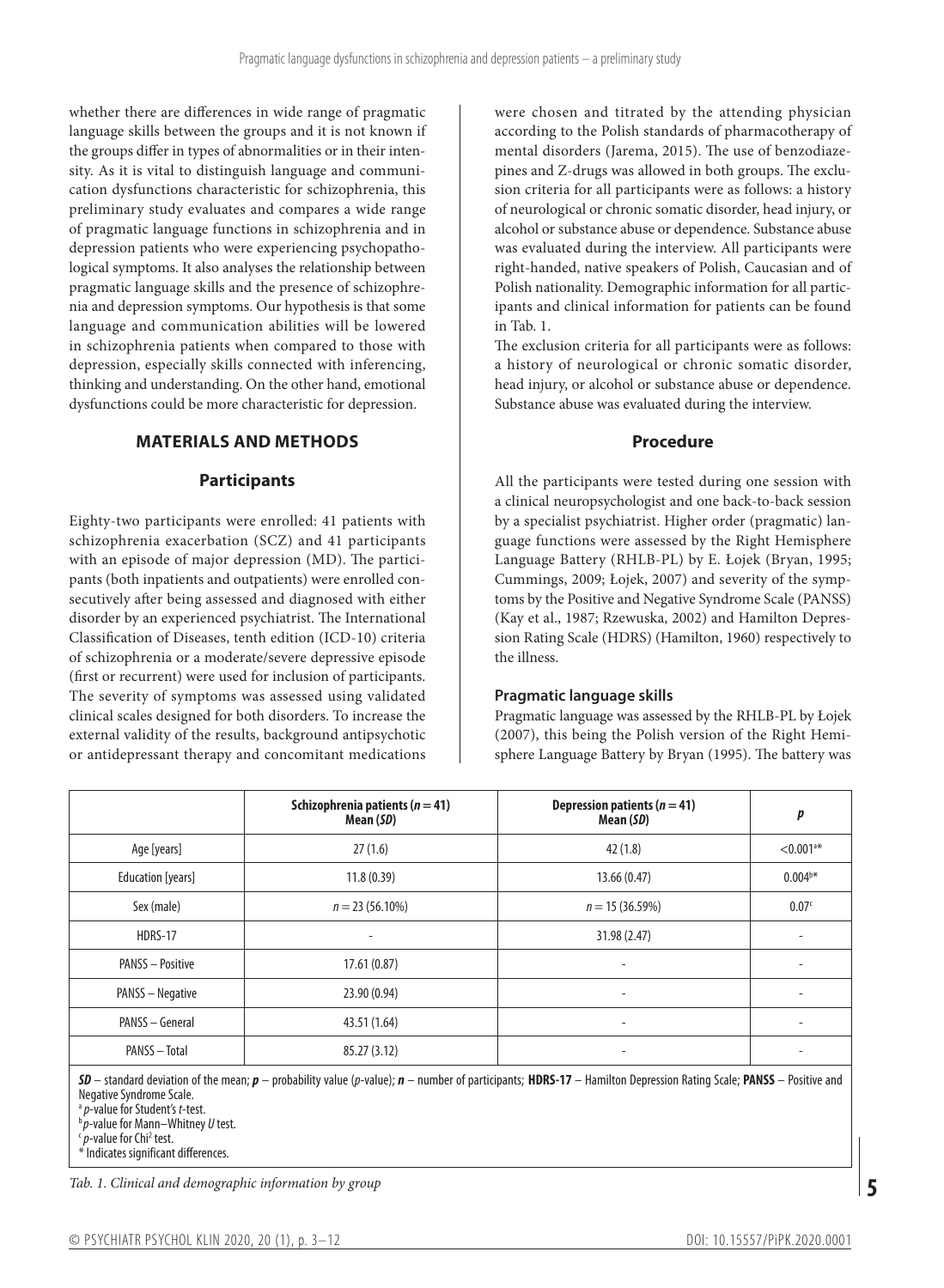chosen for the study because it measures higher-order language functions and has been validated and standardised on Polish population (Cummings, 2009, 2017; Łojek, 2007). What is more, it is being used to assess pragmatic language in various populations e.g. dyslexia (Cappelli et al., 2018). The battery measures pragmatic abilities concerning context-bound linguistic as well as non-linguistic information processing and it requires the usage of verbal and non-verbal clues to understand intended messages. The RHLB-PL comprises eight tests: Inferential Meaning, Lexical-Semantics, Written Metaphor, Picture Metaphor, Humour, Emotional Prosody, Linguistic Prosody and Discourse Analysis. The factor analysis of the RHLB-PL results distinguishes five factors: Language Factor, Perceptual-Logical Factor, Cognitive Factor, Socio-Emotional Factor and Self-Control Factor. In the Inferential Meaning test, an examinee responds to four questions checking the comprehension of implicit information given in each of four narratives. In the Lexical-Semantic test, a participant is asked to point to the drawing representing the target item named by the examiner. For each item, there are five additional pictures associated with the item: two semantic co-ordinates, a functional associate, phonological and visual controls. In the Humour test, the subject chooses the correct punchline for 10 jokes. Apart from the correct one, the responses include a straight ending of neutral content and surprise ending irrelevant to the body of the joke. The number of inappropriate remarks and comments made by the examinee during the Humour and Inferential Meaning tests are noted (the Commentary test). In the Written Metaphor test, the examinee listens to a metaphorical sentence and is asked to choose a correct explanation from three sentences representing possible meanings: a correct metaphorical meaning, a literal meaning and an inappropriate meaning; the subject is then asked to give a personal interpretation of the metaphor, and answers are classified as correct, abstract incorrect or concrete incorrect (the Written Metaphor Explanation test). In the Picture Metaphor test, the participant is asked to point to the picture that matches the meaning of the metaphor read by the examiner. There are four pictures in each set: one representing the correct metaphorical meaning, another the literal meaning, and two control pictures depicting one aspect of the sentence. The accuracy of the explanation of the metaphors by the examinee is also assessed in the Picture Metaphor Explanation test. In the Polish version of the RHLB, the prosody tests comprise 15 nonsense sentences read and recorded by a professional speaker. The sentences are read randomly with three emotional tones (happy, angry and sad) for the Emotional Prosody test, and then are read randomly with intonations expressing statement, question and order for the Linguistic Prosody test. After listening to each sentence, the subject points to the written name of the emotions or linguistic intonations. The Prosody tests are presented from CD. The Discourse Analysis test evaluates two-way interaction or conversation and appropriateness of behaviour in communication settings. Apart from the subscales, there are

also five factors in the RHLB-PL. The Language Factor is expressed as the sum of scores for Written Metaphors, Language Prosody and Humour. This factor may be a measure of the general level of cognitive functioning, but it also has a powerful linguistic component and requires the capacity to process linguistic information in the context of the data provided in the message. The Cognitive Factor is expressed as the sum of scores for the Inference Test, Interpretation of Picture Metaphors and Interpretation of Written Metaphors. This factor requires the capacity to process linguistic information in the context of broader knowledge of the world. The Perceptual-Logical Factor requires the capacity to process visuospatial information and is expressed as the sum of converted scores for graphic Metaphors and the Lexico-Semantic Scale. The Socio-Emotional Factor requires the capacity to communicate with people and is expressed as the sum of converted scores for Discourse Analysis and Emotional Prosody. The Behavioural Self-Control Factor requires the capacity for behavioural control when communicating with other people and is the equivalent of the converted score for the Commentary Test (Łojek, 2009, 2007).

#### **Psychopathological symptoms assessment**

The severity of schizophrenia symptoms was evaluated with the PANSS (Kay et al., 1987; Rzewuska, 2002), a standardised, clinical interview which was administered by a specialist psychiatrist. It constitutes four scales measuring positive and negative symptoms, their differential, and the general severity of illness. Of the 30 parameters assessed, seven constitute a Positive Scale (score range 7–49), seven a Negative Scale (score range 7–49), and the remaining 16 a General Psychopathology Scale (score range 16–112). The severity of depression was assessed by the evaluator using the HDRS (Hamilton, 1967) a 17-item scale. Nine items are scored on a five-point (0 to 4) ordinal scale and eight items are scored on a three-point (0, 1, 2) scale. A total score is calculated as sum of the 17 items and can range from 0 to 52. Higher scores reflect more severe depression. The authors assert that all procedures contributing to this work comply with the ethical standards of the relevant national and institutional committees on human experimentation and with the Helsinki Declaration of 1975, as revised in 2008 and the study received approval from the Ethical Committee of the Medical University of Lodz.

# **Statistical analysis**

Differences between the groups in variables characterising demographic, socioeconomic and clinical aspects of the study population were assessed using Student's *t-*test, Mann–Whitney *U* test, chi-squared test or Fisher's test depending on the met assumptions. The study groups differed significantly in age and years of education – the variables also known to be related to language performance. Thus, one-way analysis of covariance (ANCOVA) controlling for age and years of education was used to assess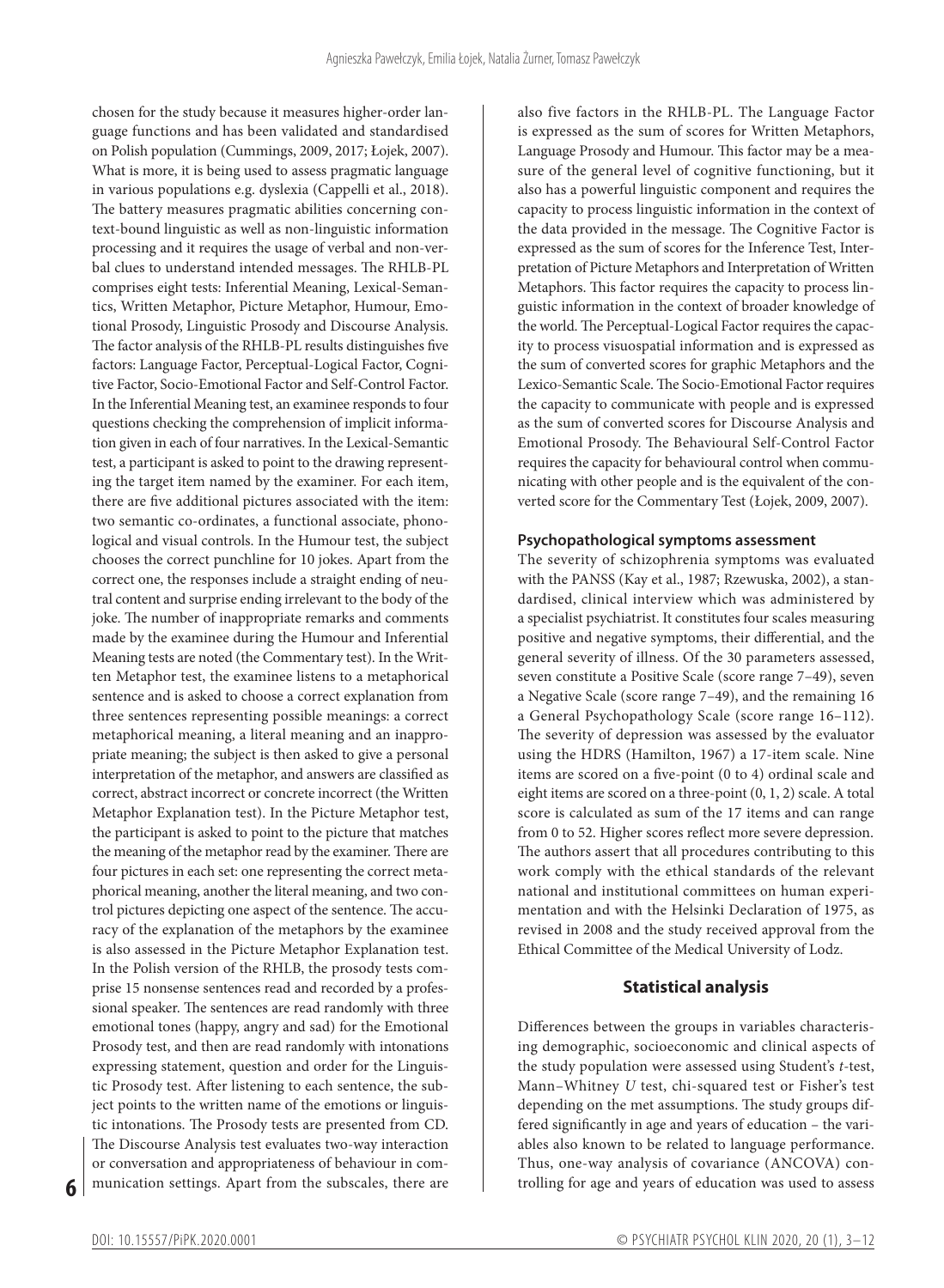differences between the study groups in pragmatic language skills. Eta squared was used as a measure of effect size, and it was interpreted in the event that statistically significant differences were observed between the groups. The associations between HDRS, PANSS and pragmatic language (RHLB subtests) were evaluated using Kendall's tau*-b* coefficient or Pearson's product-moment correlation coefficient, depending on the met assumptions. Benjamini–Hochberg correction was used to control for multiple comparisons. A significance level of 0.05 was applied.

# **RESULTS**

# **Demographic, clinical and outcome characteristics**

Demographic and clinical characteristics are summarised in Tab. 1. Participants of the two groups differed with regard to age and years of education. All of them were right-handed and native speakers of Polish.

# **Association of higher-order language skills and clinical symptoms**

No associations were found between PANSS symptomatology and pragmatic language (measured by subtests of RHLB) (Benjamini–Hochberg corrected *p* > 0.05). However, correlations were found between HDRS score and most of the RHLB subtests (Benjamini–Hochberg corrected *p* > 0.05) except for Commentary and Picture Metaphor Explanation tests. The analyses are presented in Tab. 2.

# **Difference in higher-order language skills**

Analysis of covariance (ANCOVA) assessed groups differences for each subtest of RHLB, covering age and education level. For each subscale with intergroup differences, a standardized estimate of effect-size impairment was provided: (*eta*)  $\eta^2$ . The metric of small  $\eta^2 = 0.01$ , medium  $\eta^2 = 0.06$ , and large effect-size  $\eta^2 = 0.14$  impairment was used. The participants showed deficits in the moderate-large

| <b>RHLB-PL</b>                  | <b>HDRS-17</b>            |                          | <b>PANSS-P</b>            |                        | <b>PANSS-N</b>            |                        | <b>PANSS-G</b>            |                          | <b>PANSS-T</b>            |                |
|---------------------------------|---------------------------|--------------------------|---------------------------|------------------------|---------------------------|------------------------|---------------------------|--------------------------|---------------------------|----------------|
|                                 | <b>Kendall's</b><br>tau-b | $B-H$<br><i>p</i> -value | <b>Kendall's</b><br>tau-b | B-H<br><i>p</i> -value | <b>Kendall's</b><br>tau-b | B-H<br><i>p</i> -value | <b>Kendall's</b><br>tau-b | $B-H$<br><i>p</i> -value | <b>Kendall's</b><br>tau-b | B-H<br>p-value |
| <b>Inferential Meanings</b>     | $-0.456$                  | $0.001*$                 | 0.054                     | 0.792                  | 0.123                     | 0.573                  | 0.042                     | 0.909                    | 0.068                     | 0.738          |
| Lexical-Semantics               | $-0.397$                  | $0.004*$                 | 0.246                     | 0.267                  | 0.162                     | 0.573                  | 0.131                     | 0.542                    | 0.182                     | 0.343          |
| Humour                          | $-0.309$                  | $0.025*$                 | $-0.134$                  | 0.551                  | $-0.089$                  | 0.601                  | $-0.232$                  | 0.259                    | $-0.192$                  | 0.343          |
| Commentary                      | 0.198                     | 0.133                    | 0.193                     | 0.361                  | 0.188                     | 0.573                  | 0.18                      | 0.387                    | 0.176                     | 0.343          |
| Picture Metaphor                | $-0.343$                  | $0.012*$                 | 0.113                     | 0.613                  | 0.179                     | 0.573                  | 0.114                     | 0.548                    | 0.148                     | 0.426          |
| Written Metaphor                | $-0.346$                  | $0.012*$                 | $-0.073$                  | 0.770                  | $-0.089$                  | 0.601                  | $-0.039$                  | 0.909                    | $-0.092$                  | 0.671          |
| Picture Metaphor<br>Explanation | $-0.203$                  | 0.133                    | $-0.016$                  | 0.890                  | 0.125                     | 0.573                  | 0.001                     | 0.991                    | 0.04                      | 0.878          |
| Written Metaphor<br>Explanation | $-0.272$                  | $0.048*$                 | 0.03                      | 0.852                  | 0.157                     | 0.573                  | $-0.017$                  | 0.941                    | 0.034                     | 0.878          |
| <b>Emotional Prosody</b>        | $-0.383$                  | $0.003*$                 | $-0.041$                  | 0.835                  | 0.065                     | 0.601                  | $-0.03$                   | 0.909                    | $-0.089$                  | 0.659          |
| <b>Linguistic Prosody</b>       | $-0.401$                  | $0.003*$                 | $-0.091$                  | 0.681                  | $-0.062$                  | 0.601                  | $-0.139$                  | 0.447                    | $-0.101$                  | 0.659          |
| <b>Discourse Analysis</b>       | $-0.444$                  | $0.003*$                 | $-0.24$                   | 0.267                  | $-0.061$                  | 0.601                  | $-0.253$                  | 0.216                    | $-0.228$                  | 0.332          |
| Language Factor                 | $-0.384$                  | $0.003*$                 | $-0.145$                  | 0.543                  | $-0.077$                  | 0.601                  | $-0.229$                  | 0.259                    | $-0.2$                    | 0.343          |
| <b>Cognitive Factor</b>         | $-0.457$                  | $0.001*$                 | $-0.062$                  | 0.770                  | 0.124                     | 0.573                  | $-0.062$                  | 0.835                    | $-0.011$                  | 0.983          |
| Perceptual-Logical Factor       | $-0.459$                  | $0.001*$                 | $-0.202$                  | 0.283                  | $-0.073$                  | 0.601                  | $-0.275$                  | 0.216                    | $-0.226$                  | 0.332          |
| Socio-Emotional Factor          | $-0.463$                  | $0.001*$                 | 0.272                     | 0.267                  | 0.227                     | 0.573                  | 0.165                     | 0.387                    | 0.228                     | 0.332          |
| Self-Control Factor             | $-0.198$                  | 0.134                    | $-0.242$                  | 0.267                  | $-0.221$                  | 0.573                  | $-0.172$                  | 0.387                    | $-0.189$                  | 0.343          |

**RHLB -PL** – Right Hemisphere Language Battery – Polish version; **HDRS-17** – Hamilton Depression Rating Scale; **PANSS** – Positive and Negative Syndrome Scale; **B-H** – Benjamini–Hochberg correction. \* Significant correlations were marked.

*Tab. 2. The table shows non-parametric correlations with Benjamini–Hochberg correction* p *> 0.05*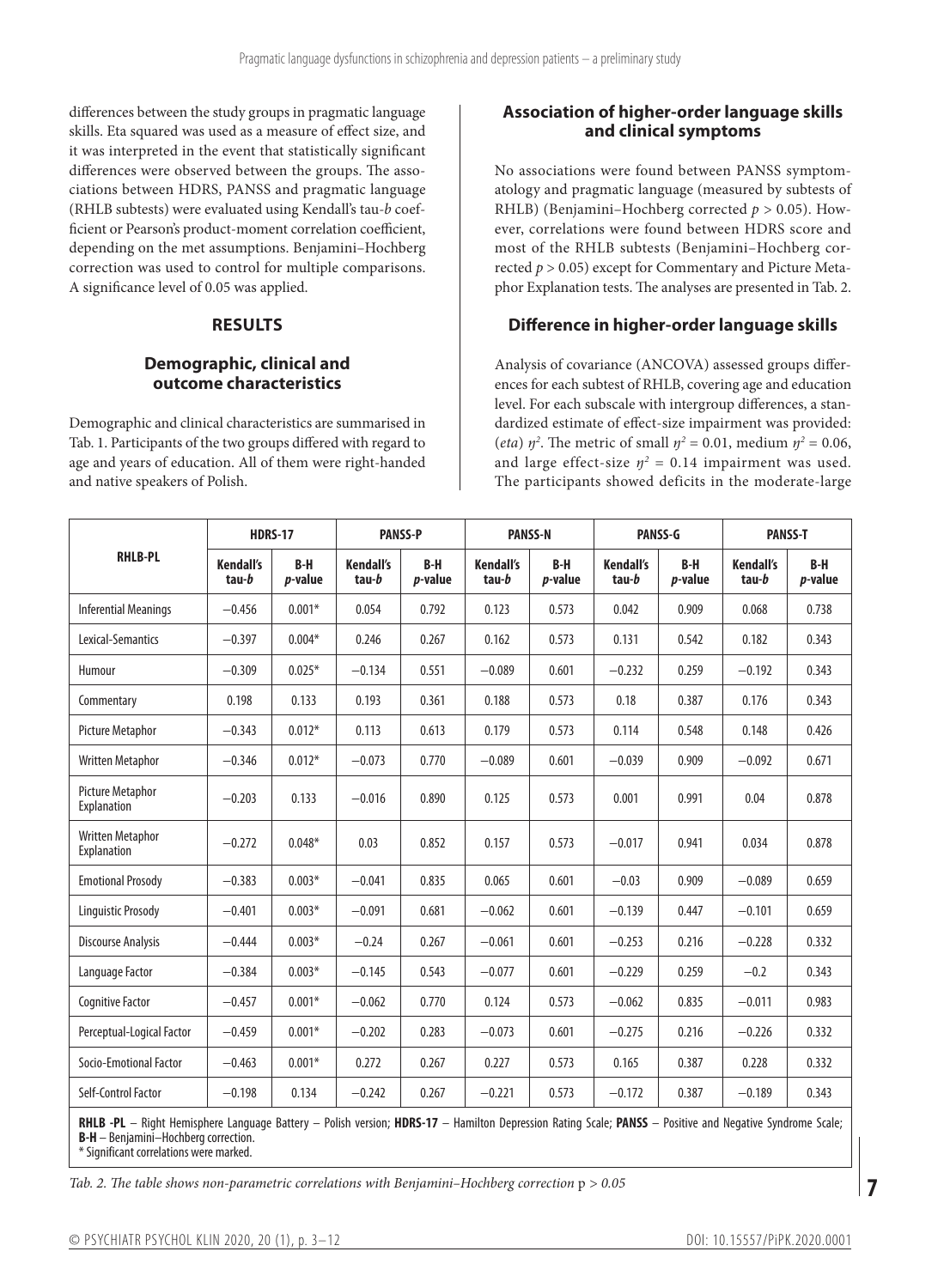(0.047–0.984) range on language skills. Tab. 3 displays the subtest of the RHLB and its subscales. The results show that schizophrenia and depression patients varied in all RHLB-PL subtests apart from Lexical-Sematic, Commentary and Self-refrain Factor. Patients with schizophrenia scored significantly lower in all differentiating subtest except for Emotional Prosody in which they scored higher. Results are presented in Tab. 3.

#### **DISCUSSION**

The present study examines differences in a wide range of higher-order language functions present in schizophrenia and depression patients, while controlling for age and education; it also looks at the relationship between psychopathological symptoms, both in schizophrenia and depression, and language and communication skills. Our hypothesis that patients with schizophrenia and depression differ from each other in superior communicative functions was partly confirmed: the patients with

schizophrenia demonstrated an overall lower level of language and communication abilities, as described by the overall result of the RHLB-PL ( $\eta^2 = 0.868$ ) and those of most of its' subtests. The participants with schizophrenia displayed lower abilities with regard to comprehension of implicit information (Inferential Meaning), understanding humour (Humour), processing metaphors (Written and Picture Metaphors; Picture and Written Metaphor Explanation) as well as comprehending discourse (Discourse) and linguistic prosody (Linguistic Prosody) than those with depression ( $\eta^2$  = 0.064–0.367). What is more, those with schizophrenia demonstrated a significantly poorer capacity to process linguistic information in the context of oral message (Language Factor) and in the context of general knowledge (Cognitive Factor) as well as processing visualspatial information (Perceptual-Logical Factor) and abilities to efficiently communicate (Socio-Emotional Factor) with people ( $\eta^2$  = 0.677–0.984). On the other hand, emotional prosody understanding (Emotional Prosody) was better in schizophrenia patients ( $\eta^2$  = 0.136) and the patient groups

| <b>RHLB-PL subtests</b>             | Patients with schizophrenia<br>$(n = 41)$<br>Mean <sup>a</sup> $(SE)$ | <b>Patients with depression</b><br>$(n = 41)$<br>Mean <sup>a</sup> $(SE)$ | F(df)         | p          | <b>Eta squared</b> |
|-------------------------------------|-----------------------------------------------------------------------|---------------------------------------------------------------------------|---------------|------------|--------------------|
| <b>Inferential Meaning</b>          | 13.41 (1.673)                                                         | 15.41 (0.774)                                                             | 44.83 (1.78)  | $< 0.001*$ | 0.365              |
| Lexical-Semantic                    | 12.61 (0.542)                                                         | 12.49 (0.506)                                                             | 1.575(1.78)   | 0.213      |                    |
| Humour                              | 8.9(1.715)                                                            | 9.71(0.461)                                                               | 12.816 (1.78) | $0.001*$   | 0.141              |
| Commentary                          | 0.98(2.454)                                                           | 0.32(0.471)                                                               | 1.977(1.78)   | 0.164      |                    |
| Written Metaphor                    | 9.63(1.178)                                                           | 9.85(0.358)                                                               | 11.039 (1.78) | $0.001*$   | 0.124              |
| <b>Picture Metaphor</b>             | 8.8 (1.926)                                                           | 9.85(0.475)                                                               | 5.330 (1.78)  | $0.024*$   | 0.064              |
| Written Metaphor Explanation        | 7.6(1.997)                                                            | 9.95(0.218)                                                               | 49.768 (1.77) | $< 0.001*$ | 0.393              |
| <b>Picture Metaphor Explanation</b> | 7.39 (1.842)                                                          | 9.9(0.300)                                                                | 48.832 (1.78) | $< 0.001*$ | 0.385              |
| <b>Emotional Prosody</b>            | 14.13 (1.588)                                                         | 13.00 (1.025)                                                             | 12.077(1.77)  | $0.001*$   | 0.136              |
| Linguistic Prosody                  | 13.01 (2.379)                                                         | 13.99 (0.877)                                                             | 3.827(1.77)   | $0.054*$   | 0.047              |
| <b>Discourse Analysis</b>           | 47.58 (9.777)                                                         | 57.2 (2.348)                                                              | 44.565 (1.77) | $< 0.001*$ | 0.367              |
| Overall result                      | 82.1 (2.34)                                                           | 96.6(2.31)                                                                | 15.32(1)      | $< 0.001*$ | 0.140              |
| Language Factor                     | 23.8 (0.579)                                                          | 27.0 (0.560)                                                              | 12.51(1)      | $< 0.001*$ | 0.109              |
| <b>Cognitive Factor</b>             | 16.7(0.595)                                                           | 29.1 (0.586)                                                              | 176.968 (1)   | $< 0.001*$ | 0.666              |
| Perceptual-Logical Factor           | 12.9 (0.549)                                                          | 18.0 (0.531)                                                              | 34.03(1)      | $< 0.001*$ | 0.275              |
| Socio-Emotional Factor              | 17.3(0.435)                                                           | 15.4 (0.428)                                                              | 8.24(1)       | $0.005*$   | 0.092              |
| Self-Control/-Restrain Factor       | 8.73(2.56)                                                            | 8.41(2.35)                                                                | 0.327(1.78)   | 0.569      |                    |

**RHLB** – Right Hemisphere Language Battery; *n* – number of participants; *SE* – standard error; *F* – value of Fisher's statistics in ANCOVA model; *df* – degrees of freedom; *p* – probability value.

a Marginal means are presented, which were calculated for the following values of covariates: age = 34.5, years of education = 12.73. \* Indicates statistical significance.

*Tab. 3. Comparison of the RHLB-PL results in the schizophrenia patients and depression patients with control of age and years of education*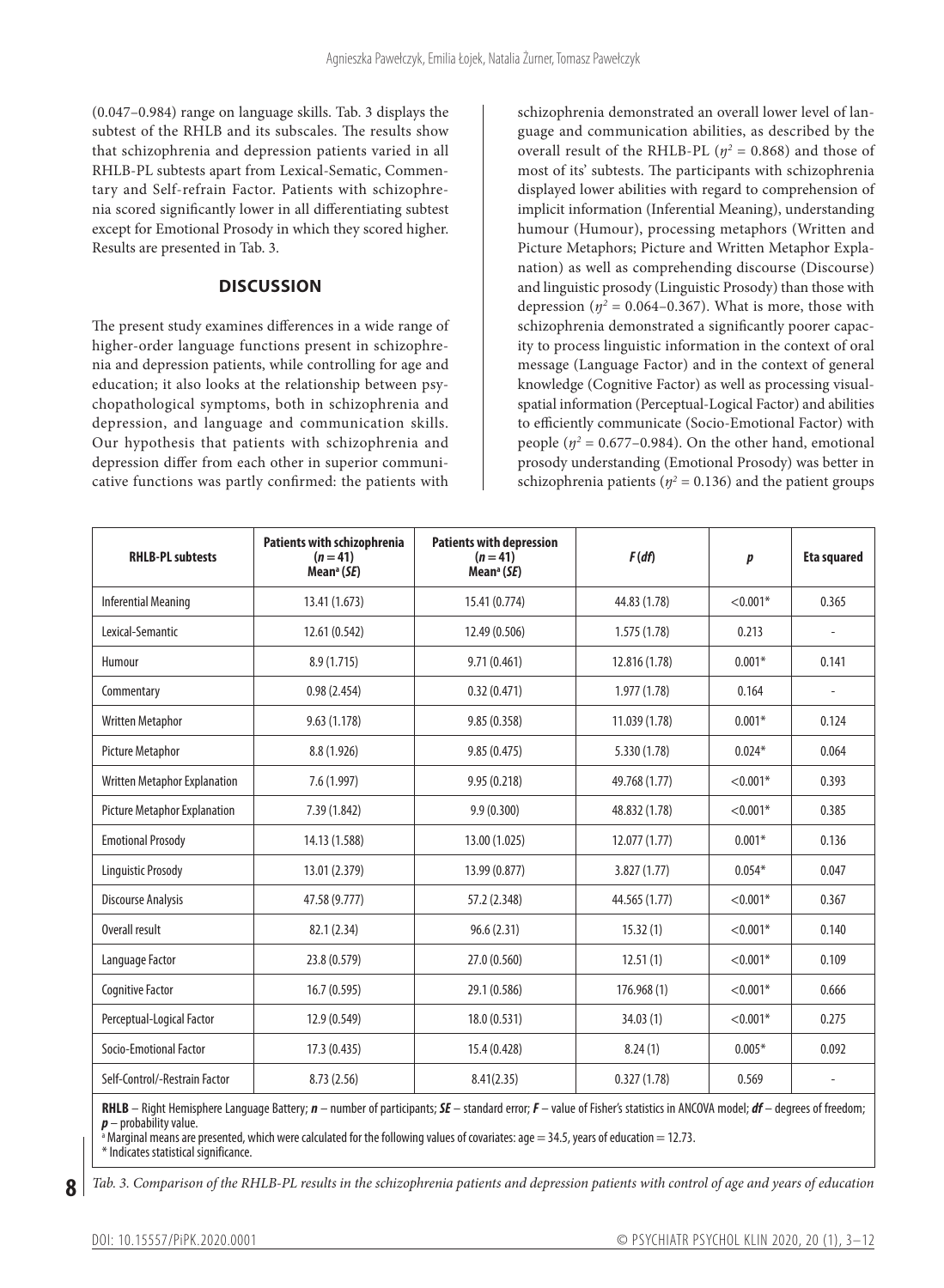did not vary in basic language skills (Lexical Semantic) or in their ability to self refrain (Self-Control/-Restrain Factor, Commentary). No correlation was observed between pragmatic language skills and schizophrenia symptoms, however, there was an association between pragmatic language and severity of depression.

Our present observations are difficult to compare with those of relevant studies, as there are very limited number of studies comparing such a wide range of higherlevel language functions in schizophrenia and depression patients and methods used in those research are different. However, they are in line with research showing linguistic differences between the groups in production of illogical statements and "degree of linguistic abnormality" (Lott et al., 2002), in information references and reference failures (Rubino et al., 2011) as well as metaphor comprehension (Iakimova et al., 2006). They are also coherent with the study results (Meilijson et al., 2004) exhibiting pragmatic language differences though between schizophrenia and mixed anxiety-depression participants and evaluating pragmatic language by other assessment protocol. Despite these methodological differences, the outcomes of mentioned studies, including the present study, suggest discrepancy in pragmatic language ability between schizophrenia and depression patients. Interestingly, patients with schizophrenia experience more serious language and communication disturbances than those with depression when their results are compared to maximum results that can be obtained on all RHLB-PL subscales, but they comprehend emotional prosody much better. Even through emotional prosody seems to be disturbed in both groups of patients (Edwards et al., 2001; Péron et al., 2011), this disturbance is less serious in people with schizophrenia, at least in our study, and may suggest stronger association between prosody comprehension and mood disturbances. Also, the group with schizophrenia is more heterogeneous when compared to the other with depression which may suggest greater variety of certain pragmatic skills among schizophrenia patients. Though, due to rather small number of participants and lack of healthy controls, it needs further studies.

The results obtained also showed no significant correlations between pragmatic language skills and schizophrenia symptoms (e.g. hallucinations, delusions) measured by the PANSS, which is coherent with studies showing no correlation between language comprehension and positive symptoms (Condray et al., 1995), syntactic complexity and psychotic symptoms (Morice and Igram, 1983) as well as the lack of association between schizophrenia psychopathology and linguistic deficits (Lott et al., 2002) and pragmatic language (Meilijson et al., 2004). On the other hand, they are inconsistent with some other research on schizophrenia individuals showing an association between negative symptoms and metaphor processing, thought disorder and metaphor understanding (Iakimova et al., 2006) as well as metaphor comprehension, social functioning and general psychopathology (Piovan et al., 2016) and pragmatic language with psychopathology (Bambini et al., 2016). Although the literature is inconsistent, our present findings as well as Lott's et al. (2002), Condray's et al. (1995), Morice and Ingram's (1983) and Meilijson et al. (2004) suggest that language skills could be independent of schizophrenia psychopathology. There are also studies showing pragmatic deficits at early stages of the illness, at the prodromal phase (Done and Leinonen, 2013; Pawełczyk et al., 2019; Sullivan et al., 2016), and in first degree relatives with no history of psychotic symptoms and beyond the usual age of risk (Pawełczyk et al., 2018b), which might suggest that some language and communication disturbances are associated with the illness itself not with the state and they comprise separate traits. However, this hypothesis is very preliminary and would need further research for example examining pragmatic language skills in remitted patients with schizophrenia.

Additionally, our results showed significant association between pragmatic language and depression. Most of the subtests, excluding Commentary and Picture Metaphor Explanation tests, correlated with severity of depression. It suggests association between pragmatic deficits and lowering of the mood. These outcomes are in line with those of other studies (Iakimova et al., 2006; Wray, 2011); although Wray's (2011) was carried out on young people with autism spectrum disorder so our study used a different sample. What is more, both studies used other methods of pragmatic language evaluation. Nevertheless, the research suggests a link between depression and higher level language dysfunctions. Our observation that there is no significant correlation between ability to self-refrain and depression might suggest that self-control and mood lowering are independent; however, this observation is inconsistent with other studies describing association between depression and self-control of food consumption (Privitera et al., 2015) and correlation between self-control and depression in adolescents (Li et al., 2015). However, these differences might have appeared due to sample differences, variety of assessment methods used or influence of confounding factors like executive or cognitive functions. Our results also show no correlation between explanation of picture metaphors and depression together with association between written metaphor explanation and depression. This difference might have appeared due to the weaker influence of mood lowering on processing of visual metaphors then verbal ones, which might be a result of visual information processing via two separate pathways, image and verbal, and strengthening the process of encoding (Paivio, 1991) or due to more attention-inducing qualities of pictures than words (Mashal and Kasirer, 2012). In addition, perceptual metaphor comprehension is supposed to develop earlier in life than, and as such may be mastered earlier and for a longer time and become less susceptible to mood disturbances. Nevertheless, such hypothesis needs further studies.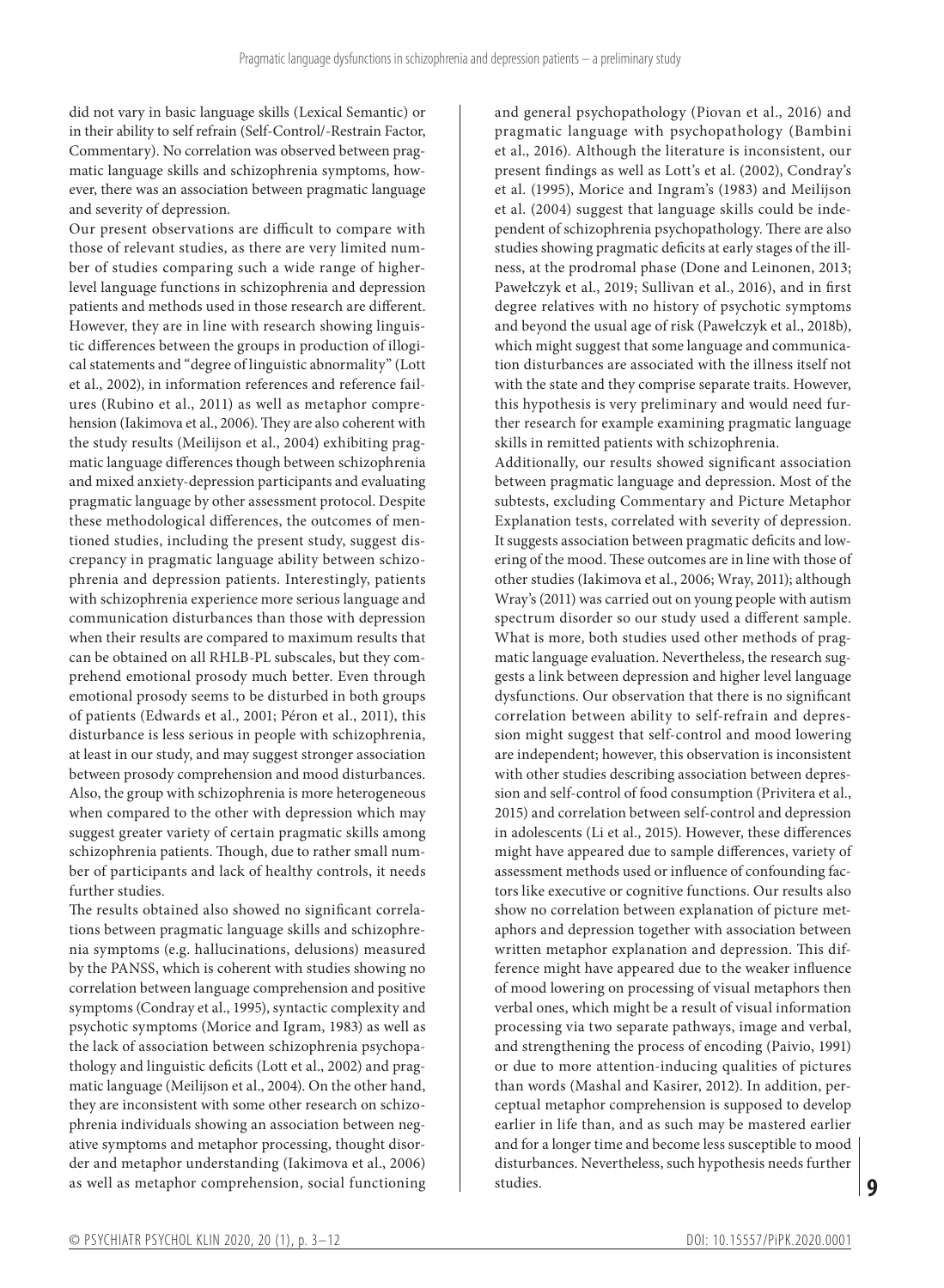The results obtained in our study offer an insight into language and communication failures made by people with schizophrenia. They highlight pragmatic language differences between schizophrenia and depression patients, suggesting that the depth of the dysfunctions might be specific for schizophrenia. Nevertheless, they cannot conclusively indicate whether pragmatic disturbances observed in our study reflect a trait of schizophrenia or a comorbid presentation in these two diseases. As research shows an overlap in the symptoms and genetic risk factors between schizophrenia and depression, and also demonstrates shared pathophysiological mechanisms in both disorders, pragmatic impairments might also represent a common trait of these patients (Gatt et al., 2015). The results obtained may also suggest that the pragmatic language impairments profiles of the assessed patients overlap but with differences in the intensity of the dysfunctions. However, to address such issue, depressed and schizophrenia participants should be evaluated and compared with a group of healthy participants in future studies and depression should be controlled.

The results of this study showing differences between patients with schizophrenia and depression in some higherlevel language skills could not be attributed to age, education level, sex and basic language skills like naming. However, as language difficulties may reflect the influence of general intellectual functions as well as executive and cognitive functions (Docherty, 2005), their method of control should be addressed in some other study. On the other hand, it could be assumed that level of education exhibits general intellectual level and as such was to some extend controlled in this research. Further systematic studies of pragmatic language dysfunctions in various psychiatric populations are needed as language evaluation might help in differential diagnostic processes, especially in disorders with overlapping psychopathology, contribute to early detection of the diseases and shortening duration of untreated psychiatric disorders. What is more, a thorough pragmatic language assessment and recognition of any disturbances could support the development of new neuropsychological and neurolinguistic strategies for language and communication disturbances (Clegg et al., 2007) to help patients maintain their daily living and work activities. It would also be worth considering speech and language therapy in mental health populations, but this needs more study. Further studies linking higher order language dysfunctions and with neuroimaging techniques could clarify any association between pragmatic language disturbances in mental disorders and brain pathologies. A better understanding of pragmatic language dysfunctions together with results gleaned from neuroimaging studies could provide new insights into brain dysfunctions in neuropsychiatric diseases.

This study has a number of limitations. No evaluation of premorbid intellectual functioning, cognitive and executive functions was performed, so it is not clear whether differences between the assessed groups are only attributable to language and communication disorders or to global

cognitive deficit or executive/cognitive dysfunctions. Furthermore, basic language skills (verbal fluency, comprehension) and social cognition were not evaluated and controlled for in the study. Also, poor effort was not controlled for, however, there were no clinical signs of intergroup differences in this regard. What is more, there was no assessment of depression in the schizophrenia patients, and the influence of mood disorder on intergroup differences was not controlled for. In addition, the RHLB-PL battery was not intended for patients with mental disorders and has not been validated for the tested groups. However, Bryan (1995), Łojek (2007) and Cummings (2009, 2017) note that it can be utilise for the evaluation of pragmatic dysfunction and both schizophrenia and depression patients are known to perform poorly on tests measuring these language functions (Iakimova et al., 2006). In addition, patients were using medication (antipsychotic or antidepressant relevant to the symptoms) at the time of testing, which might have influenced their performance on RHLB-PL. Also, the duration of the illnesses was not measured, and this could have confounded the results of test battery.

To sum up, the results of this preliminary study, although limited in their generalizability, suggest that pragmatic language skills could be more seriously disturbed in patients with schizophrenia than with depression. They also imply that pragmatic language dysfunctions may be independent of schizophrenia symptoms being a possible trait of the illness but associated with depression symptoms. To our knowledge, this study is the first to comprehensively examine and compare wide range of pragmatic language skills in schizophrenia and depression patients using a standardized test battery. In addition, as one of the few shows independence of pragmatic dysfunctions of schizophrenia symptoms and their association with mood disorder. Further studies on higher-level language skills in mental health groups could help to identify dysfunctions specific for schizophrenia and could give a better understanding of pragmatic disturbances in mental disorders as whole.

#### **Conflict of interest**

*All the authors declare no conflict of interest.*

#### **References**

- Andreasen NC, Arndt S, Alliger R et al.: Symptoms of schizophrenia. Methods, meanings, and mechanisms. Arch Gen Psychiatry 1995; 52: 341–351.
- Arnott W, Sali L, Copland D: Impaired reading comprehension in schizophrenia: evidence for underlying phonological processing deficits. Psychiatry Res 2011; 187: 6–10.
- Balconi M: Biological basis of linguistisc and communicative systems: from neurolinguistics to neuropragmatics. In: Balconi M (ed.): Neuropsychology of Communication. Springer-Verlag Italia, Milan 2010: 3–27.
- Bambini V, Arcara G, Bechi M et al.: The communicative impairment as a core feature of schizophrenia: frequency of pragmatic deficit, cognitive substrates, and relation with quality of life. Compr Psychiatry 2016; 71: 106–120.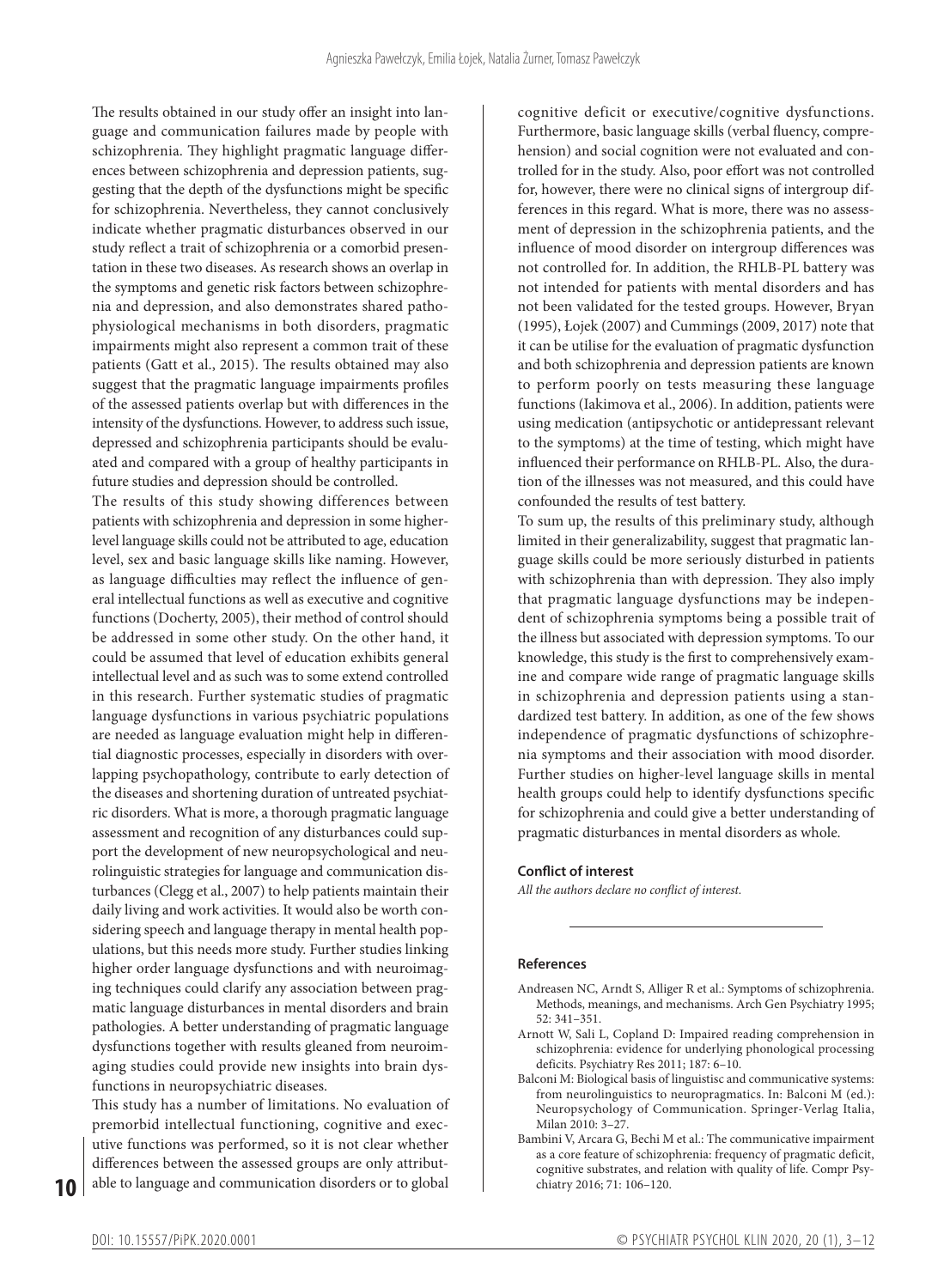Bartczak M, Bokus B: Cognitive representations (Metaphorical Conceptualizations) of past, future, joy, sadness and happiness in depressive and non-depressive subjects: cognitive distortions in depression at the level of notion. J Psycholinguist Res 2015; 44: 159–185.

Bedi G, Carrillo F, Cecchi GA et al.: Automated analysis of free speech predicts psychosis onset in high-risk youths. NPJ Schizophr 2015; 1: 15030.

- Bosco FM, Bono A, Bara BG: Recognition and repair of communicative failures: the interaction between Theory of Mind and cognitive complexity in schizophrenic patients. J Commun Disord 2012; 45: 181–197.
- Bryan K: Psychiatric disorders and communication. In: Cummings L (ed.): The Cambridge Handbook of Communication Disorders. Cambridge University Press, Cambridge 2014: 300–318.
- Bryan K: The Right Hemisphere Language Battery. 2<sup>nd</sup> ed., Whurr Publishers, Ltd, London 1995.
- Cappelli G, Noccetti S, Arcara G et al.: Pragmatic competence and its relationship with the linguistic and cognitive profile of young adults with dyslexia. Dyslexia 2018; 24: 294–306.
- Castle D, Bosanac P: Depression and schizophrenia. Adv Psychiatr Treat 2012; 18: 280–288.
- Champagne-Lavau M, Fossard M, Martel G et al.: Do patients with schizophrenia attribute mental states in a referential communication task? Cogn Neuropsychiatry 2009; 14: 217–239.
- Clegg J, Brumfitt S, Parks RW et al.: Speech and language therapy intervention in schizophrenia: a case study. Int J Lang Commun Disord 2007; 42 Suppl 1: 81–101.
- Condray R, van Kammen DP, Steinhauer SR et al.: Language comprehension in schizophrenia: trait or state indicator? Biol Psychiatry 1995; 38: 287–296.
- Condray R, Steinhauer SR, van Kammen DP et al.: The language system in schizophrenia: effects of capacity and linguistic structure. Schizophr Bull 2002; 28: 475–490.
- Corcoran R: Inductive reasoning and the understanding of intention in schizophrenia. Cogn Neuropsychiatry 2003; 8: 223–235.
- Corcoran R, Cahill C, Frith CD: The appreciation of visual jokes in people with schizophrenia: a study of 'mentalizing' ability. Schizophr Res 1997; 24: 319–327.
- Cummings L: Clinical Pragmatics. Cambridge University Press, New York 2009.
- Cummings L: Pragmatic disorders across the life span. In: Cummings L: Pragmatic Disorders. Springer, Dordrecht 2014: 31–65.

Cummings L (ed.): Research in Clinical Pragmatics. Springer, 2017.

- DeLisi LE: Speech disorder in schizophrenia: review of the literature and exploration of its relation to the uniquely human capacity for language. Schizophr Bull 2001; 27: 481–496.
- Docherty NM: Cognitive impairments and disordered speech in schizophrenia: thought disorder, disorganization, and communication failure perspectives. J Abnorm Psychol 2005; 114: 269–278.
- Done DJ, Leinonen E: Pragmatic use of language by children who develop schizophrenia in adult life. Schizophr Res 2013; 147: 181–186.
- Drury VM, Robinson EJ, Birchwood M: 'Theory of mind' skills during an acute episode of psychosis and following recovery. Psychol Med 1998; 28: 1101–1112.
- Edwards J, Pattison PE, Jackson HJ et al.: Facial affect and affective prosody recognition in first-episode schizophrenia. Schizophr Res 2001; 48: 235–253.
- Gatt JM, Burton KL, Williams LM et al.: Specific and common genes implicated across major mental disorders: a review of meta-analysis studies. J Psychiatr Res 2015; 60: 1–13.
- Hamilton M: A rating scale for depression. J Neurol Neurosurg Psychiatry 1960; 23: 56–62.
- Hamilton M: Development of a rating scale for primary depressive illness. Br J Soc Clin Psychol 1967; 6: 278–296.
- Hoff AL, Sakuma M, Wieneke M et al.: Longitudinal neuropsychological follow-up study of patients with first-episode schizophrenia. Am J Psychiatry 1999; 156: 1336–1341.
- Iakimova G, Passerieux C, Hardy-Baylé MC: La compréhension des métaphores dans la schizophrénie et la dépression. Une approche expérimentale. [The understanding of metaphors in schizophrenia and depression. An experimental approach]. Encephale 2006; 32: 995–1002.
- Jarema M (ed.): Standardy leczenia farmakologicznego niektórych zaburzeń psychicznych. Via Medica, Gdańsk 2015.
- Jodzio K, Łojek E, Bryan K: Functional and neuroanatomical analysis of extralinguistic disorders in right hemisphere-damaged patients. Psychology of Language and Communication 2005; 9: 55–73.
- Kay SR, Fiszbein A, Opler LA: The Positive and Negative Syndrome Scale (PANSS) for schizophrenia. Schizophr Bull 1987; 13: 261–276.
- Kiang M, Light GA, Prugh J et al.: Cognitive, neurophysiological, and functional correlates of proverb interpretation abnormalities in schizophrenia. J Int Neuropsychol Soc 2007; 13: 653–663.
- Kuperberg GR: Language in schizophrenia Part 1: an introduction. Lang Linguist Compass 2010a; 4: 576–589.
- Kuperberg GR: Language in schizophrenia Part 2: What can psycholinguistics bring to the study of schizophrenia...and vice versa? Lang Linguist Compass 2010b; 4: 590–604.
- Langdon R, Davies M, Coltheart M: Understanding minds and understanding communicated meanings in schizophrenia. Mind Lang 2002; 17: 68–104.
- Li JB, Delvecchio E, Lis A et al.: Parental attachment, self-control, and depressive symptoms in Chinese and Italian adolescents: test of a mediation model. J Adolesc 2015; 43: 159–170.
- Lott PR, Guggenbühl S, Schneeberger A et al.: Linguistic analysis of the speech output of schizophrenic, bipolar, and depressive patients. Psychopathology 2002; 35: 220–227.
- Łojek E: Imaging communication in the brain. In: Bryan K (ed.): Interdisciplinary Communication Studies. Vol. 1. Communication in Healthcare. Peter Lang European Academic Publishers, London 2009: 1–65.
- Łojek E: RHLB-PL Bateria Testów do Badania Funkcji Językowych i Komunikacyjnych Prawej Półkuli Mózgu. Podręcznik. Pracownia Testów Psychologicznych Polskiego Towarzystwa Psychologicznego, Warszawa 2007.
- Marini A, Spoletini I, Rubino IA et al.: The language of schizophrenia: an analysis of micro and macrolinguistic abilities and their neuropsychological correlates. Schizophr Res 2008; 105: 144–155.
- Martínez A, Felizzola Donado CA, Matallana Eslava DL: [Spontaneous speech prosody and discourse analysis in schizophrenia and Fronto Temporal Dementia (FTD) patients]. Rev Colomb Psiquiatr 2015; 44: 13–19.
- Mashal N, Kasirer A: Principal component analysis study of visual and verbal metaphoric comprehension in children with autism and learning disabilities. Res Dev Disabil 2012; 33: 274–282.
- McKenna PJ, Oh TM: Schizophrenic Speech. Cambridge University Press, Cambridge 2005.
- Meilijson SR, Kasher A, Elizur A: Language performance in chronic schizophrenia: a pragmatic approach. J Speech Lang Hear Res 2004; 47: 695–713.
- Morice RD, Igram JC: Language complexity and age of onset of schizophrenia. Psychiatry Res 1983; 9: 233–242.
- Noel-Jorand MC, Reinert M, Giudicelli S et al.: A new approach to discourse analysis in psychiatry, applied to a schizophrenic patient's speech. Schizophr Res 1997; 25: 183–198.
- Paivio A: Dual coding theory: retrospect and current status. Can J Psychol 1991; 45: 255–287.
- Pawełczyk A, Kotlicka-Antczak M, Łojek E et al.: Preliminary study of higher-order language and extralinguistic impairments in individuals with high clinical risk of psychosis and first episode of schizophrenia. Early Interv Psychiatry 2019; 13: 369–378.
- Pawełczyk A, Kotlicka-Antczak M, Łojek E et al.: Schizophrenia patients have higher-order language and extralinguistic impairments. Schizophr Res 2018a; 192: 274–280.
- Pawełczyk A, Łojek E, Pawełczyk T: Metaphor processing in schizophrenia patients: a study of comprehension and explanation of metaphors. Psychology of Language and Communication 2017; 21: 287–305.